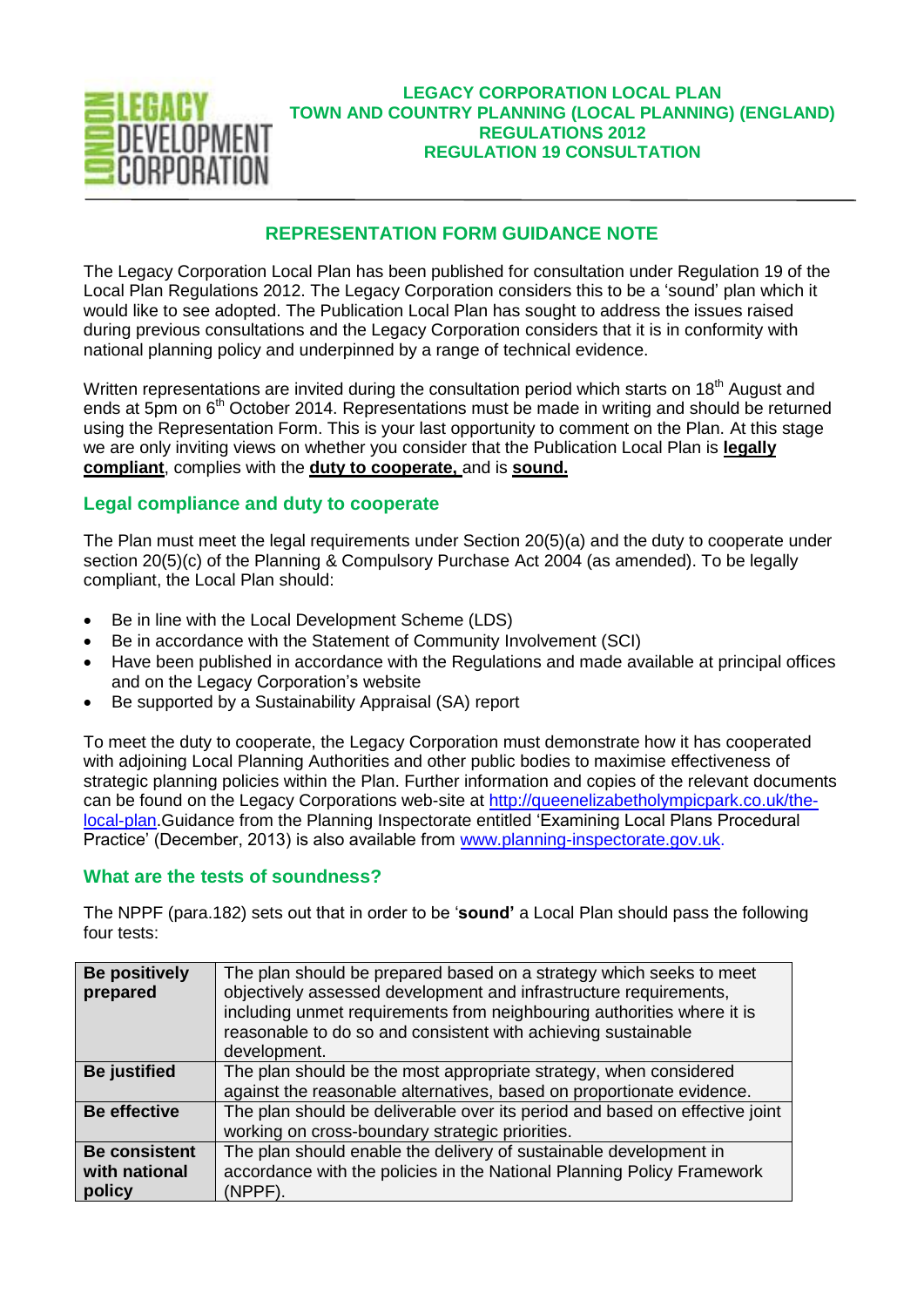## **How to make your representation**

Your representation should consider whether the Plan is **legally compliant**, meets the **duty to cooperate,** and passes the tests of **soundness.** 

### **Representations must be submitted during the 7 week consultation period (Monday 18th August to Monday 6th October 2014 by 5pm).**

Completed forms should be submitted via email or post to the following addresses:

**Post:** Publication Local Plan Consultation, Planning Policy & Decisions Team, London Legacy Development Corporation, Level 10, 1 Stratford Place, Montfichet Road, London E20 1EJ

### **Email:** [planningpolicy@londonlegacy.co.uk](mailto:planningpolicy@londonlegacy.co.uk)

If possible, please submit the Representation Form by email.

| The Publication Local Plan can be found at the following locations:                         |  |  |
|---------------------------------------------------------------------------------------------|--|--|
| Legacy Corporation Webpage: http://queenelizabetholympicpark.co.uk/the-local-plan           |  |  |
| Legacy Corporation Office, Level 10, 1 Stratford Place, Montfichet Road, Stratford, E20 1EJ |  |  |
| Tower Hamlets Town Hall, Mulberry Place, 5 Clove Crescent, E14 2BG                          |  |  |
| Hackney Town Hall, Mare Street, E8 1EA                                                      |  |  |
| Newham Town Hall, Barking Road, East Ham, E6 2RP                                            |  |  |
| Waltham Forest Town Hall, Forest Road, Walthamstow, E17 4JF                                 |  |  |

### **What will happen next?**

The Legacy Corporation will review the representations submitted at this publication stage and prepare a summary of the main issues raised. If the representations cause the Legacy Corporation to question the soundness of the Plan it may make focused changes prior to its submission.

The Legacy Corporation will then submit the Local Plan and any proposed changes it considers appropriate along with supporting documents to the Planning Inspectorate for examination.

An independent Planning Inspector will then be appointed to undertake an examination into whether the Plan is legally compliant, meets the duty to cooperate, and passes the tests of soundness.

The examination will include hearing sessions held by the inspector in public at which those who have made a valid representation have the right to speak. If you wish to speak, please make this clear in your representation, or write to the Legacy Corporation with your request **before 6th October 2014**.

### **How to complete the Representation Form**

You will need to submit any representation on the attached form. Please ensure that you complete a new form for each matter that you raise, identifying the relevant Policy Number, paragraph or other reference (e.g. figure reference) for that matter. Please also indicate by ticking the relevant box if you wish to speak at the Examination. You will need to complete the personal information section and in the representation box set out why you specifically consider specific aspects of the Plan are or are not sound and legally compliant.

**Group Responses** - Where there are groups who share a common view on how they wish to see the Plan changed, it would be very helpful for that group to submit a single representation which represents the view of the group, rather than separate individual representations which repeat the same points. In such cases the group should indicate how many people it is representing and how the representation has been authorised.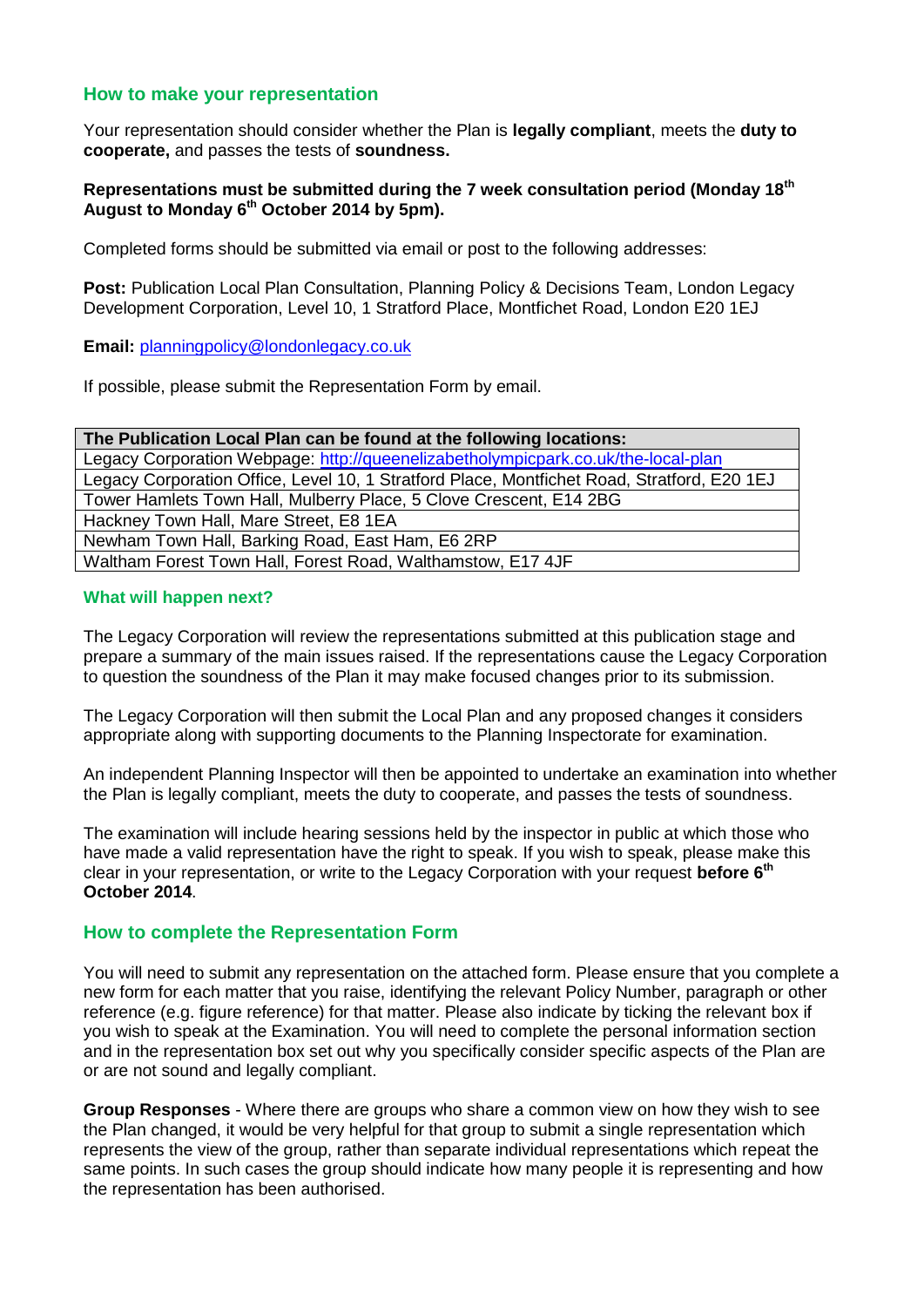

## **LEGACY CORPORATION LOCAL PLAN TOWN AND COUNTRY PLANNING (LOCAL PLANNING) (ENGLAND) REGULATIONS 2012 REGULATION 19 CONSULTATION**

## **REPRESENTATION FORM**

| <b>Personal Information or Professional Details</b> |                                               |  |
|-----------------------------------------------------|-----------------------------------------------|--|
| Title                                               | Mr / Mrs/ Ms / Miss / Other [please indicate] |  |
| Name                                                |                                               |  |
| Company/organisation                                |                                               |  |
| Position                                            |                                               |  |
| Address                                             |                                               |  |
| Telephone                                           |                                               |  |
| Email                                               |                                               |  |
| If you are an agent, please                         |                                               |  |
| indicate who you are                                |                                               |  |
| representing                                        |                                               |  |

#### **Your Representation**

To which part of the Local Plan does this representation relate (please mark in the appropriate box):

| Policy or paragraph | Site allocation                                                                    | Map / figure |  |
|---------------------|------------------------------------------------------------------------------------|--------------|--|
| number              | number                                                                             | number       |  |
|                     | Do you consider the Local Plan is: (please mark yes or no in the appropriate box): |              |  |

| Legally compliant: | Complies with the  | Sound: |  |
|--------------------|--------------------|--------|--|
|                    | duty to cooperate: |        |  |

Please give details of why you consider the Local Plan is not legally compliant or fails to meet the duty to cooperate or is unsound. Please be as precise as possible and set out what modification(s) you consider necessary to make the Local Plan legally compliant or sound. Please note that any non-compliance with the duty to co-operate is incapable of modification at examination. If you wish to support the legal compliance of the Local Plan, its compliance with the duty to co-operate or the soundness of the Local Plan, please also use this box to set out your comments.

If you would like to be notified when the Publication Local Plan has been submitted for independent examination please **tick** the relevant box below to indicate your preferred method of notification. Email: Post: Post: Post: Post and Email: